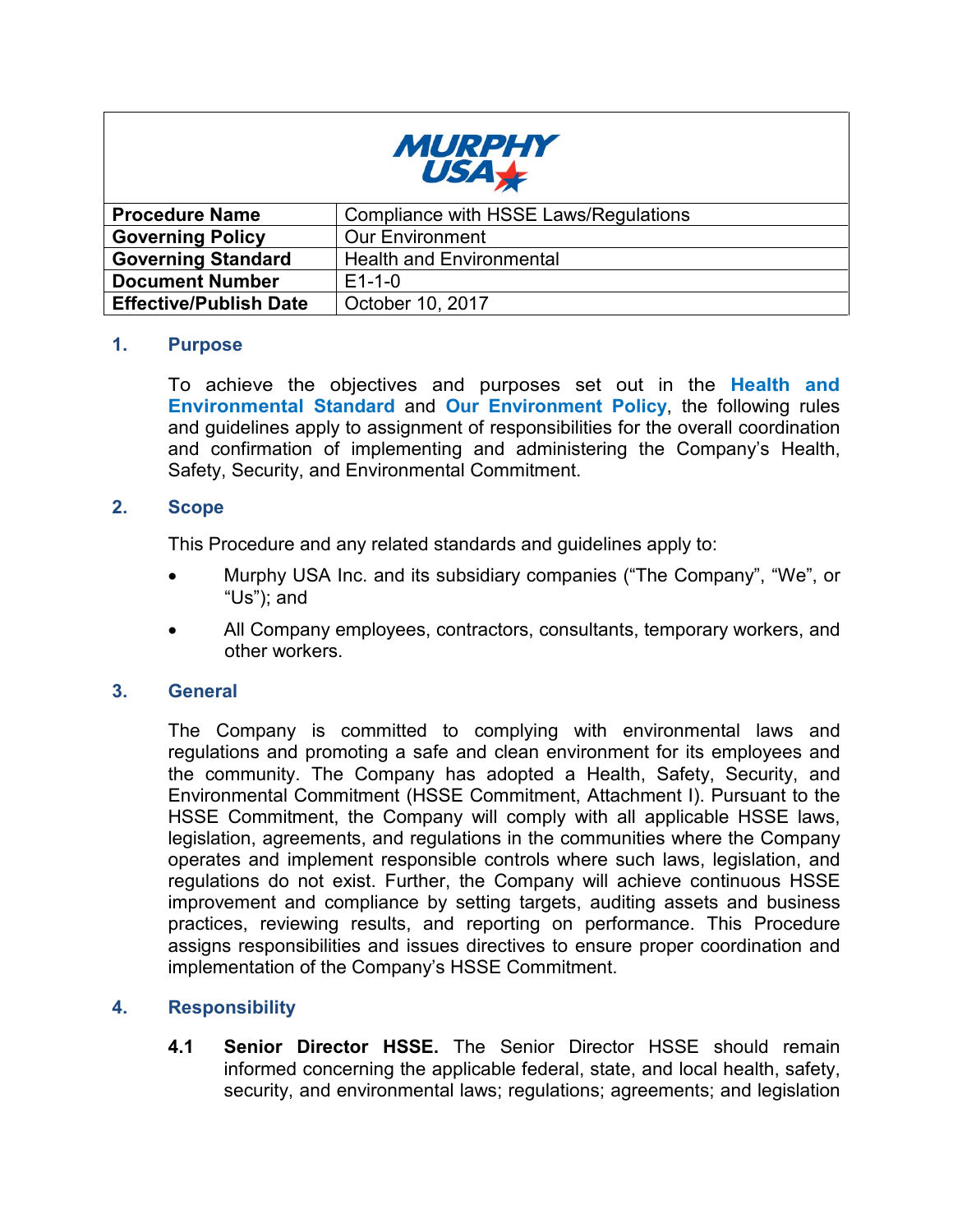affecting the Company. Such person must also keep the operating departments informed of these laws, regulations, and agreements. He or she is to act as the technical interpreter of the requirements of those laws, regulations, and agreements, and when necessary, will assist the Legal Department in determining the legal implications of said laws, regulations, and agreements. He or she is to work with the operating companies to establish programs which will ensure compliance with those laws, regulations, and agreements and aid in handling complaints and charges of noncompliance when necessary.

- **4.2.1 Field Staff and Home Office Staff.** Field staff and Home Office staff are required to operate and maintain Company facilities in conformity with all applicable environmental laws, regulations, and agreements. Compliance is to be maintained without regard to the degree of enforcement. Avoidable delays in achieving full compliance must not be allowed to occur. Citations or notices of violation, received at facilities will be brought to the attention of facility management who will review the situation and promptly alert the Senior Director HSSE and the General Counsel, or in his absence, the Associate General Counsel. In coordination with the Senior Director HSSE and legal counsel, facility management will promptly attempt to correct the cause and prevent its recurrence, and resolve the matter with the issuing regulatory agency.
- **4.2.2 Exceptions.** If a Company facility finds that it is unable to conform to a particular regulation or interpretation, it should notify the Senior Director HSSE who will work with the regulatory agency to find an acceptable solution. No regulation is to be ignored.
- **4.2.3 Questions or Interpretations.** Questions concerning the interpretation of laws, regulations, and agreements should be reviewed by the Legal Department in consultation with the Senior Director HSSE.

## **5. Directives**

 **5.1 Training Programs.** The Company has a training program which communicates the Company's HSSE Commitment and its commitment to safety to all of its employees, and contractors, consultants, temporary workers, and other workers as necessary. The Senior Director HSSE is responsible for establishing guidelines for said programs and the materials to be used for training. It is necessary for employees and certain other contractors, consultants, temporary workers, and other workers to understand the health, safety, security, and environmental laws, regulations, and agreements specific to their work areas, and their responsibility for reporting problems to their Supervisor and other appropriate parties.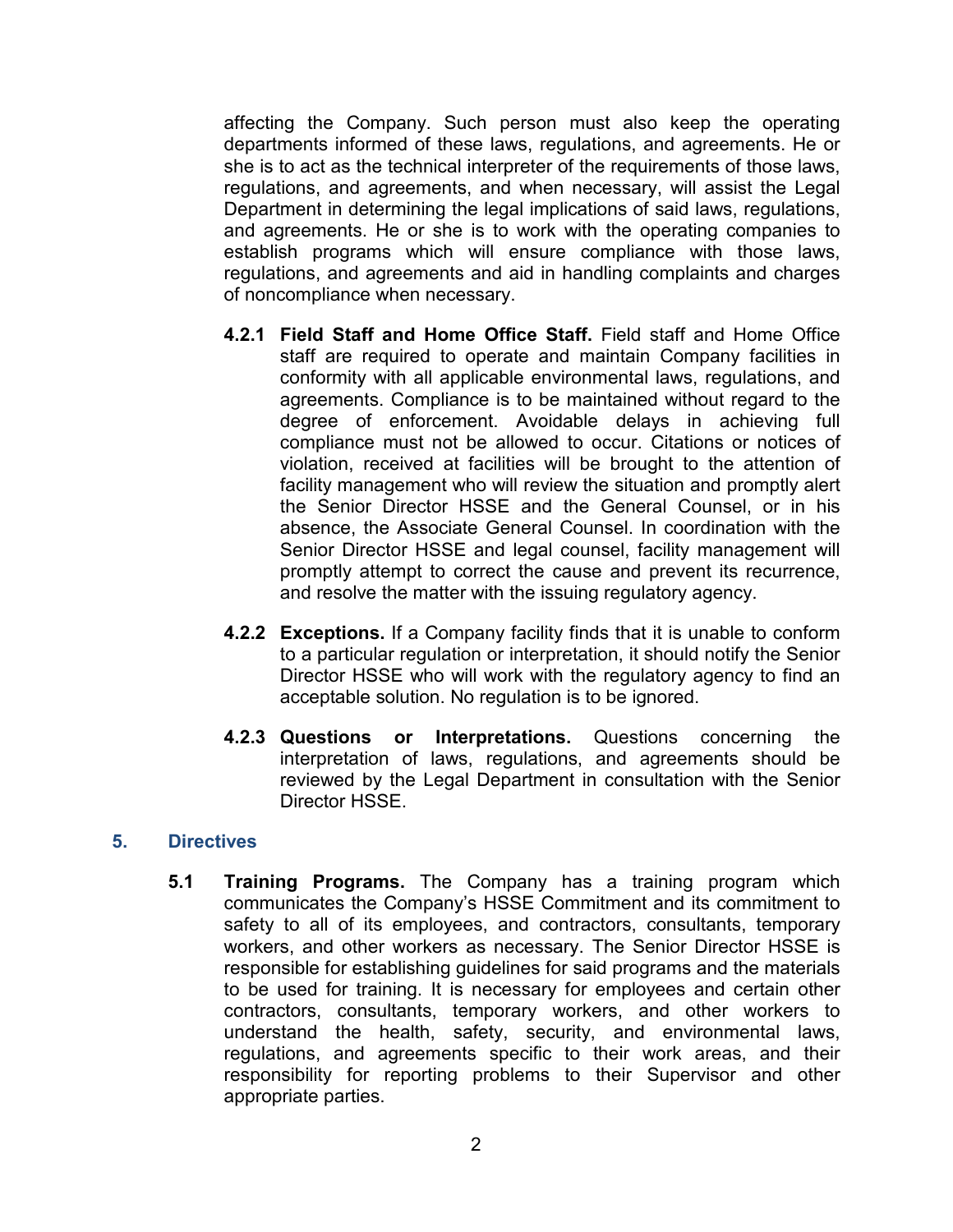- **5.2 Inspection of Company Facilities.** There will be full cooperation with health, safety, security, and environmental regulatory agencies in the performance of their responsibilities. This includes allowing duly authorized government inspectors and private contractors, engaged by government agencies, to inspect Company facilities and supplying them with requested information.
- **5.3 Compliance Review Programs.** The Senior Director HSSE, will establish compliance review programs to monitor compliance efforts.

## **6. Periodic Review**

 This Procedure will be reviewed periodically by the PSP Committee to ensure consistency with the expectations set out in the governing Policy and Standard.

## **7. Maintenance, Revision, and Exceptions**

 It is expected that occasional changes will be made to account for changes in legal, regulatory, or operational demands. Therefore, this Procedure may be amended, modified, suspended, or discontinued at any time with or without prior notice. The Legal Department, PSP Committee, or the HSSE Department may initiate a review of the elements within the Procedure to ensure an appropriate fit to the organization and adjustment to those changing needs.

 The PSP Committee will have review and approval authority over changes and exceptions to our Policies, Standards and Procedures and will submit such changes or exceptions to the Senior Vice President and General Counsel, President and CEO, and/or the Board of Directors, as appropriate, for final approval.